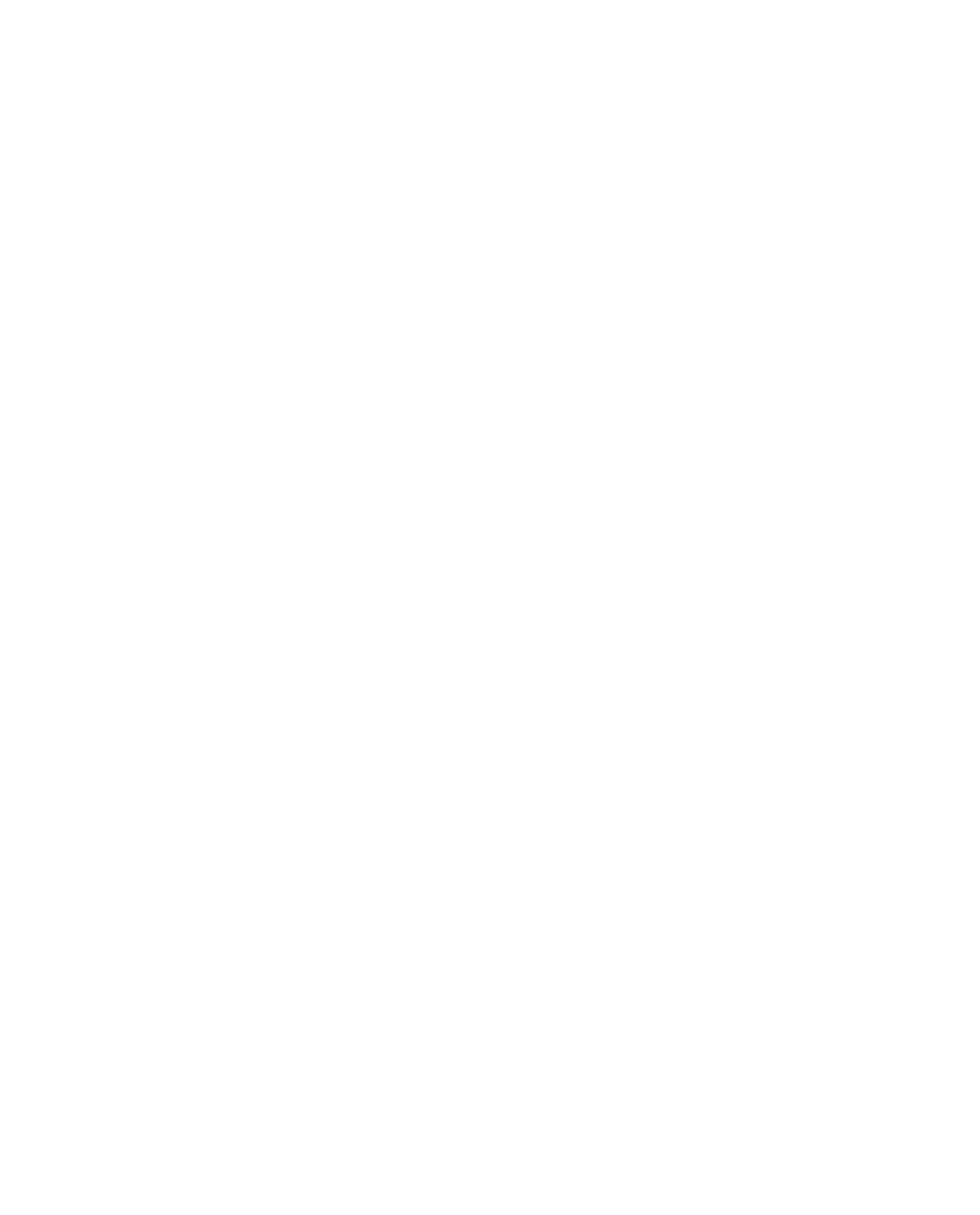# **38 INTERVIEW BOXING**